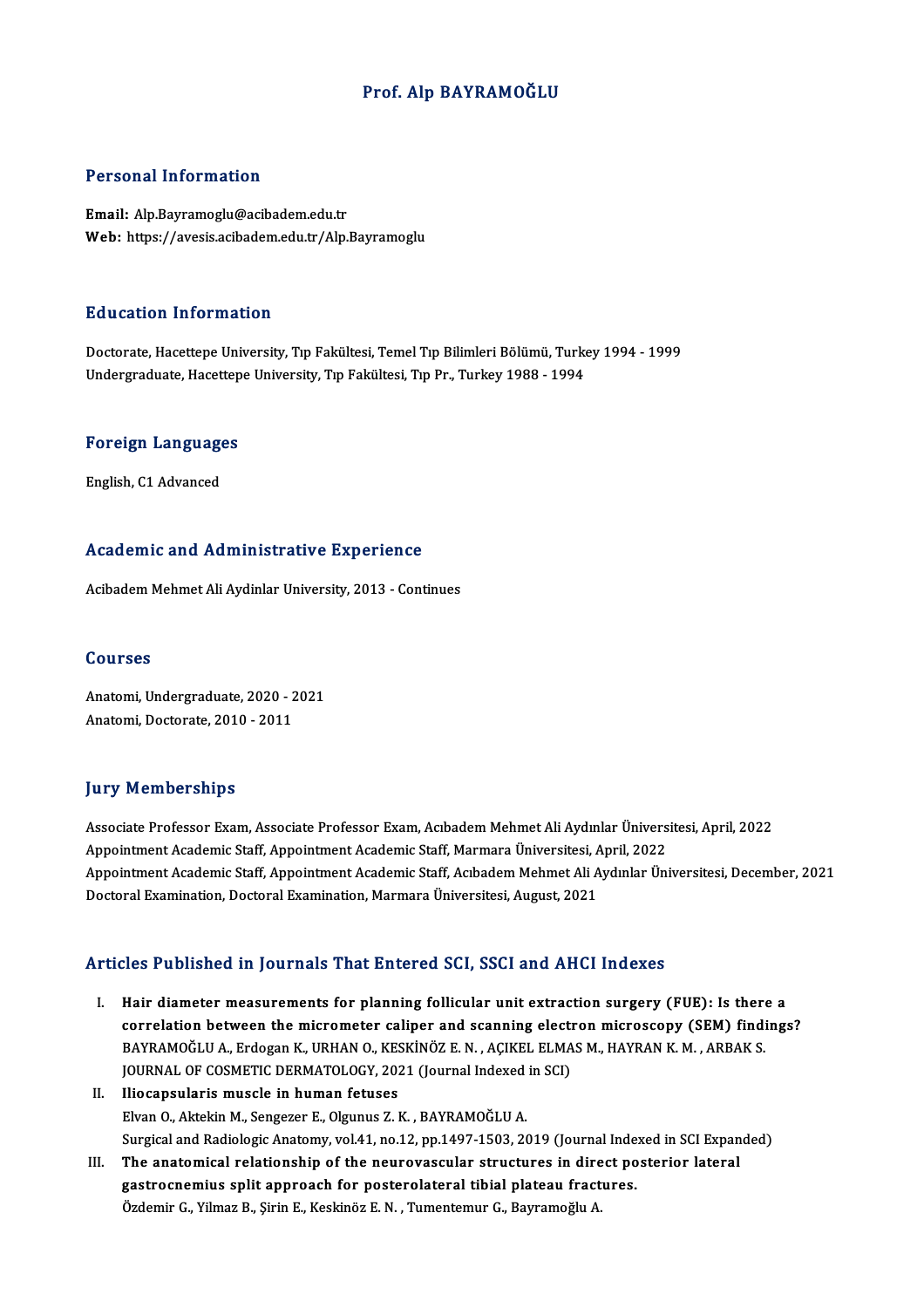European journal of trauma and emergency surgery : official publication of the European Trauma Society, vol.44,<br>nn 427,422,2018 (Journal Indeved in SCD) European journal of trauma and emergency<br>pp.427-432, 2018 (Journal Indexed in SCI)<br>Seft anet: the impertant gene at the st European journal of trauma and emergency surgery : official publication of the European Trauma S<br>pp.427-432, 2018 (Journal Indexed in SCI)<br>IV. Soft spot: the important zone at the standard posterior portal of shoulder arth

- pp.427-432, 2018 (Journal Indexed in SCI)<br>Soft spot: the important zone at the standard posterior portal of shoulder arthroscopy<br>ERÇAKMAK GÜNEŞ B., GÜNENÇ BEŞER C., Ozsoy M. H. , DEMİRYÜREK M. D. , BAYRAMOĞLU A., HAYRAN K. IV. Soft spot: the important zone at the standard posterior portal of shoulder arthroscopy ERÇAKMAK GÜNEŞ B., GÜNENÇ BEŞER C., Ozsoy M. H. , DEMİRYÜREK M. D. , BAYRAMOĞLU A., HAYRAN K. M.<br>TURKISH JOURNAL OF MEDICAL SCIENCES, vol.48, no.1, pp.89-92, 2018 (Journal Indexed in SCI)<br>V. Drilling through lateral tr
- TURKISH JOURNAL OF MEDICAL SCIENCES, vol.48, no.1, pp.89-92, 2018 (Journal Indexed in SCI)<br>Drilling through lateral transmuscular portal lowers the risk of suprascapular nerve<br>arthroscopic SLAP repair<br>Kocaoglu B., Ulku T. Drilling through lateral transmuscular portal lowers the risk of sup<br>arthroscopic SLAP repair<br>Kocaoglu B., Ulku T. K. , Sayilir S., Ozbaydar M. U. , Bayramoglu A., Karahan M.<br>KNEE SUDCERV SPORTS TRAUMATOLOCY ARTHROSCORY vo

arthroscopic SLAP repair<br>Kocaoglu B., Ulku T. K. , Sayilir S., Ozbaydar M. U. , Bayramoglu A., Karahan M.<br>KNEE SURGERY SPORTS TRAUMATOLOGY ARTHROSCOPY, vol.25, no.10, pp.3260-3263, 2017 (Journal Indexed in<br>SCD Koca<br>KNE<br>SCI)<br>Com KNEE SURGERY SPORTS TRAUMATOLOGY ARTHROSCOPY, vol.25, no.10, pp.3260-3263, 201<br>SCI)<br>VI. Comparison of radiological and morphologic assessments of myocardial bridges<br>EDGAKMAK CÜNES B. Bulut E. Hayran M. Kaymar E. Bikin S. H

- SCI)<br>Comparison of radiological and morphologic assessments of myocardial bridges<br>ERÇAKMAK GÜNEŞ B., Bulut E., Hayran M., Kaymaz F., Bilgin S., HAZIROLAN T., BAYRAMOĞLU A., Erbil M.<br>ANATOMICAL SCIENCE INTERNATIONAL, vol.90 Comparison of radiological and morphologic assessments of myocardial bridges<br>ERÇAKMAK GÜNEŞ B., Bulut E., Hayran M., Kaymaz F., Bilgin S., HAZIROLAN T., BAYRAMOĞLU A., E<br>ANATOMICAL SCIENCE INTERNATIONAL, vol.90, no.4, pp.2
- VII. Rotator interval dimensions in different shoulder arthroscopy positions: A cadaveric study OzsoyM.H. ,BAYRAMOĞLUA.,DemiryurekD.,TÜCCARE.,HAYRANK.M. ,DincelV.E. ,ATAYÖ.A. ,CavusogluA.T. Rotator interval dimensions in different shoulder arthroscopy positions: A cadaveric study<br>Ozsoy M. H. , BAYRAMOĞLU A., Demiryurek D., TÜCCAR E., HAYRAN K. M. , Dincel V. E. , ATAY Ö. A. , Cavus<br>JOURNAL OF SHOULDER AND ELB Ozsoy M. H., BAYRAMOĞLU A., Demiryurek D., TÜCCAR E., HAYRAN K. M., Dincel V. E., ATAY Ö. A., Cavusoglu A. T.<br>JOURNAL OF SHOULDER AND ELBOW SURGERY, vol.17, no.4, pp.624-630, 2008 (Journal Indexed in SCI)<br>VIII. The safe di
- JOURNAL OF SHOULDER AND ELBOW SURGER<br>The safe distance for the superior glutea<br>with the femoral length: a cadaver study<br>Besarin K, Orsey M, H, EPDEMLI B, A, BAYRA The safe distance for the superior gluteal nerve in direct lateral approach to the hip and its relation<br>with the femoral length: a cadaver study<br>Basarir K., Ozsoy M. H., ERDEMLİ B. A., BAYRAMOĞLU A., TÜCCAR E., Dincel V. E with the femoral length: a cadaver study<br>Basarir K., Ozsoy M. H. , ERDEMLİ B. A. , BAYRAMOĞLU A., TÜCCAR E., Dincel V. E.<br>ARCHIVES OF ORTHOPAEDIC AND TRAUMA SURGERY, vol.128, no.7, pp.645-650, 2008 (Journal Indexed in SCI) Basarir K., Ozsoy M. H., ERDEMLİ B. A., BAYRAMOĞLU A., TÜCCAR E., Dincel V. E.<br>ARCHIVES OF ORTHOPAEDIC AND TRAUMA SURGERY, vol.128, no.7, pp.645-650, 2008 (Journal IX.<br>IX. An intervening-thoracic outlet syndrome in a gymna
- ARCHIVES OF ORTHOPAEDIC AND TRAUMA SURGERY, vol.128, no.7, p<sub>l</sub><br>An intervening-thoracic outlet syndrome in a gymnast with lev<br>Aydog S. T. , Ozcakar L., Demiryurek D., BAYRAMOĞLU A., Yorubulut M.<br>CLINICAL JOUPNAL OF SPORT M An intervening-thoracic outlet syndrome in a gymnast with levator claviculae muscle<br>Aydog S. T. , Ozcakar L., Demiryurek D., BAYRAMOĞLU A., Yorubulut M.<br>CLINICAL JOURNAL OF SPORT MEDICINE, vol.17, no.4, pp.323-325, 2007 (J
- Aydog S. T. , Ozcakar L., Demiryurek D., BAYRAMOĞLU A., Yorubulut M.<br>CLINICAL JOURNAL OF SPORT MEDICINE, vol.17, no.4, pp.323-325, 2007 (Journal Indexed in SCI)<br>X. Risk of superior gluteal nerve and gluteus medius muscle i CLINICAL JOURNAL OF SPORT MEDICINE, vol.17, no.4, pp.323-325, 2007 (Jou<br>Risk of superior gluteal nerve and gluteus medius muscle injury dur<br>Ozsoy M. H. , Basarir K., BAYRAMOĞLU A., Erdemli B., Tuccar E., Eksioglu M. F.<br>JOU Risk of superior gluteal nerve and gluteus medius muscle injury during femoral nail insertion<br>Ozsoy M. H. , Basarir K., BAYRAMOĞLU A., Erdemli B., Tuccar E., Eksioglu M. F.<br>JOURNAL OF BONE AND JOINT SURGERY-AMERICAN VOLUME Ozsoy M. H. , Basarir K., BAYRAMOĞLU A., Erdemli B., Tuccar E., Eksioglu M. F.<br>JOURNAL OF BONE AND JOINT SURGERY-AMERICAN VOLUME, no.4, pp.829-834, 2007 (Journal Indexed<br>XI. Recesses along the posterior margin of the infra
- JOURNAL OF BONE AND JOINT SURGERY-AMERICAN V<br>Recesses along the posterior margin of the infra<br>morphology on routine MR imaging of the knee<br>AYDINGÖZ Ü. OTUZ B. AVGIDSOZ O. RAYBAMOČLUA L Recesses along the posterior margin of the infrapatellar (Hoffa's) fat pad:<br>morphology on routine MR imaging of the knee<br>AYDINGÖZ Ü., Oguz B., Aydingoz O., BAYRAMOĞLU A., Demiryurek D., Akgun I., Uzun I.<br>EUROPEAN RADIOLOCY morphology on routine MR imaging of the knee<br>AYDINGÖZ Ü., Oguz B., Aydingoz O., BAYRAMOĞLU A., Demiryurek D., Akgun I., Uz<br>EUROPEAN RADIOLOGY, vol.15, no.5, pp.988-994, 2005 (Journal Indexed in SCI)<br>Clarithromusin destrous EUROPEAN RADIOLOGY, vol.15, no.5, pp.988-994, 2005 (Journal Indexed in SCI)
- XII. Clarithromycin destroys biofilms and enhances bactericidal agents in the treatment of Pseudomonas aeruginosa osteomyelitis

Kandemir O., Oztuna V., Milcan A., BAYRAMOĞLU A., Celik H., Bayarslan C., Kaya A. aeruginosa osteomyelitis<br>Kandemir O., Oztuna V., Milcan A., BAYRAMOĞLU A., Celik H., Bayarslan C., Kaya A.<br>CLINICAL ORTHOPAEDICS AND RELATED RESEARCH, no.430, pp.171-175, 2005 (Journal Indexed in SCI)<br>Vessular podisles of

XIII. Vascular pedicles of infrahyoid muscles: An anatomical study<br>Gormus G., Bayramoglu A., Aldur M., Celik H., Maral T., Sargon M., Demiryurek D., Aksit M. CLINICAL ORTHOPAEDICS AND RELATED RESEARCH, no.430, pp.171-175, 2005 (Journal<br>Vascular pedicles of infrahyoid muscles: An anatomical study<br>Gormus G., Bayramoglu A., Aldur M., Celik H., Maral T., Sargon M., Demiryurek D., A Vascular pedicles of infrahyoid muscles: An anatomical study<br>Gormus G., Bayramoglu A., Aldur M., Celik H., Maral T., Sargon M., Demiryurek<br>CLINICAL ANATOMY, vol.17, no.3, pp.214-217, 2004 (Journal Indexed in SCI)<br>Variation Gormus G., Bayramoglu A., Aldur M., Celik H., Maral T., Sargon M., Demiryurek D., Aksit M.<br>CLINICAL ANATOMY, vol.17, no.3, pp.214-217, 2004 (Journal Indexed in SCI)<br>XIV. Variations in anatomy at the suprascapular notch

CLINICAL ANATOMY, ve<br>Variations in anatom<br>an anatomical study<br>BAVBAMOČLILA, Domi Variations in anatomy at the suprascapular notch possibly causing suprascan<br>an anatomical study<br>BAYRAMOĞLU A., Demiryurek D., TÜCCAR E., Erbil M., ALDUR M. M. , Tetik O., Doral M.<br>KNEE SUPCERY SPORTS TRAUMATOLOCY ARTUROSCO an anatomical study<br>BAYRAMOĞLU A., Demiryurek D., TÜCCAR E., Erbil M., ALDUR M. M. , Tetik O., Doral M.<br>KNEE SURGERY SPORTS TRAUMATOLOGY ARTHROSCOPY, vol.11, no.6, pp.393-398, 2003 (Journal Indexed in SCI)<br>The significance

- BAYRAMOĞLU A., Demiryurek D., TÜCCAR E., Erbil M., ALDUR M. M. , Tetik O., Doral M.<br>KNEE SURGERY SPORTS TRAUMATOLOGY ARTHROSCOPY, vol.11, no.6, pp.393-398, 2003 (Journal Ind<br>XV. The significance of the neurovascular struct KNEE SURGERY SPORTS TRAUMATOLOGY ARTHROS<br>The significance of the neurovascular structure<br>Aktekin M., Demiryurek D., Bayramoglu A., Tuccar E. The significance of the neurovascular structures passing through the spinoglenoid notch<br>Aktekin M., Demiryurek D., Bayramoglu A., Tuccar E. Neurosciences, vol.8, no.4, pp.222-224, 2003 (Journal Indexed in SCI Expanded)
- XVI. The significance of the neurovascular structures passing through the spinoglenoid notch The significance of the neurovascular structures passing through the spir<br>AKTEKIN M., Demiryurek D., BAYRAMOĞLU A., TÜCCAR E.<br>SAUDI MEDICAL JOURNAL, vol.24, no.9, pp.933-935, 2003 (Journal Indexed in SCI)<br>Companison of qua AKTEKIN M., Demiryurek D., BAYRAMOĞLU A., TÜCCAR E.<br>SAUDI MEDICAL JOURNAL, vol.24, no.9, pp.933-935, 2003 (Journal Indexed in SCI)<br>XVII. Comparison of qualitative and quantitative analyses of age-related changes in clivus
- SAUDI MEDICAL<br>Comparison of<br>on MR Imaging<br>Paymamaghy A A Comparison of qualitative and quantitative analyses o<br>on MR Imaging<br>Bayramoglu A., Aydingoz U., Hayran M., Ozturk H., Cumhur M.<br>CUNICAL ANATOWY vol.16, no.4, nn.304,309,3003 (Journal

on MR Imaging<br>Bayramoglu A., Aydingoz U., Hayran M., Ozturk H., Cumhur M.<br>CLINICAL ANATOMY, vol.16, no.4, pp.304-308, 2003 (Journal Indexed in SCI)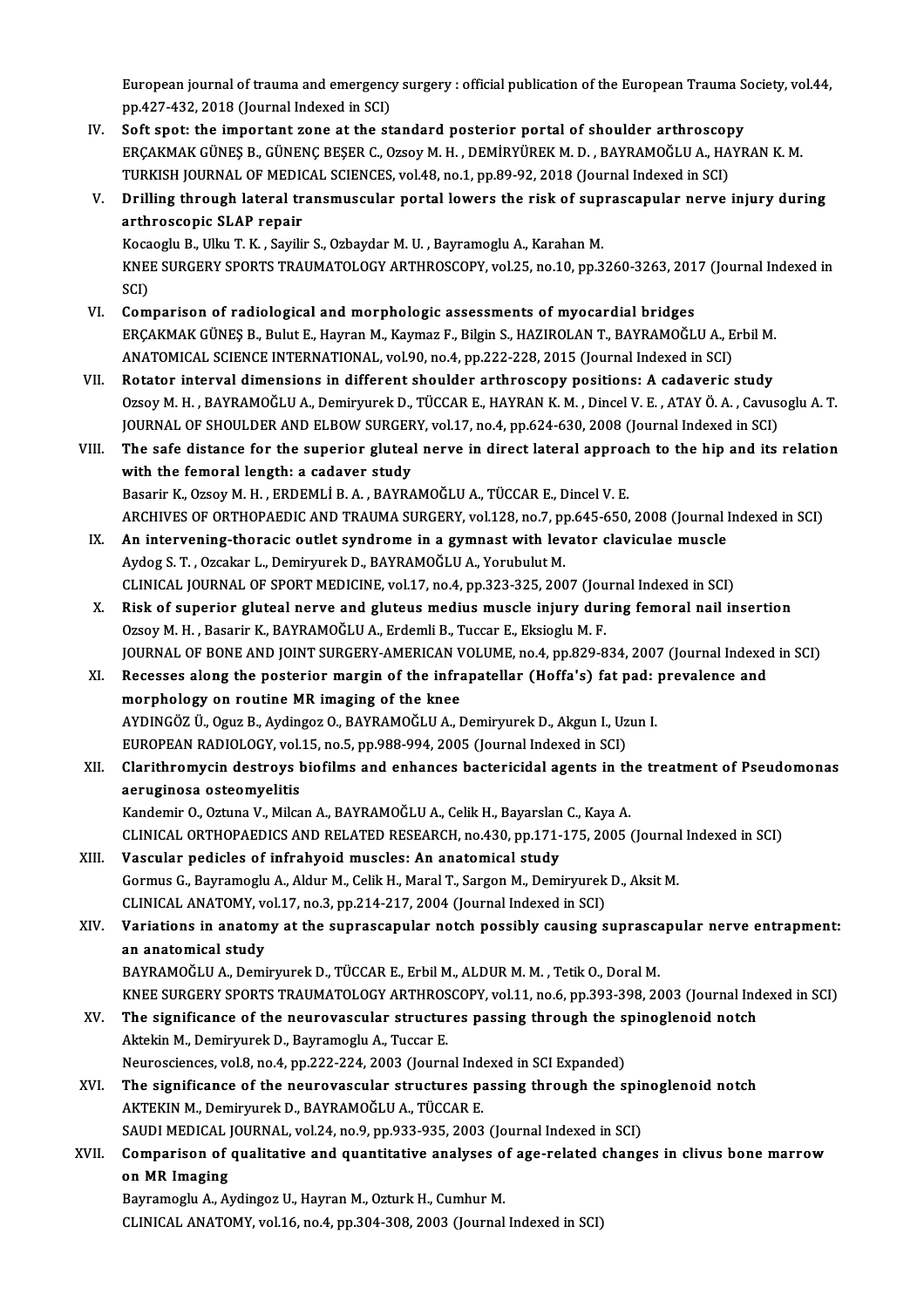# XVIII. Bilateral additional renal arteries and an additional right renal vein associated with unrotated<br>Ridneys Bilatera<br>kidneys<br><sup>Bayramo</sup> Bilateral additional renal arteries<br>kidneys<br>Bayramoglu A., Demiryurek D., Erbil K.<br>SAUDI MEDICAL JOUPNAL, vel 24, ne 5

kidneys<br>Bayramoglu A., Demiryurek D., Erbil K.<br>SAUDI MEDICAL JOURNAL, vol.24, no.5, pp.535-537, 2003 (Journal Indexed in SCI)<br>Distinct intergonder difference in the femoral extery remification pattern

# Bayramoglu A., Demiryurek D., Erbil K.<br>SAUDI MEDICAL JOURNAL, vol.24, no.5, pp.535-537, 2003 (Journal Indexed in SCI)<br>XIX. Distinct intergender difference in the femoral artery ramification patterns found in the Turkis SAUDI MEDICAL JOURNAL, vol.24, no<br>Distinct intergender difference<br>population: angiographic study.<br>Basar B. Sargon M. E. Cumbur M. B Distinct intergender difference in the femoral artery rami<br>population: angiographic study.<br>Başar R., Sargon M. F. , Cumhur M., Bayramoglu A., Demiryürek D.<br>Anatomical science international / Japanese Association of Anatom

Anatomical science international / Japanese Association of Anatomists, vol.77, no.4, pp.250-253, 2002 (Journal Indexed in SCI Expanded) Başar R., Sargon M. F. , Cur<br>Anatomical science interna<br>Indexed in SCI Expanded)<br>A CASE OF INTRAPERIT

XX. A CASE OF INTRAPERITONEAL PANCREAS TUNCEL M., ERBIL M., BAYRAMOGLU A., ABBASOGLU O. SURGICAL AND RADIOLOGIC ANATOMY, vol.17, no.4, pp.343-346, 1995 (Journal Indexed in SCI)

### Articles Published in Other Journals

- I. An unusually long and thick paracondylar process Erco + dononed in other journals<br>An unusually long and thick parace<br>Erçakmak B., Günenç C., Bayramoğlu A. Journal of Rheumatology and Medical Rehabilitation, vol.18, no.4, pp.152-153, 2007 (Refereed Journals of Other<br>Institutions) Erçakmak B.,<br>Journal of Rh<br>Institutions)<br>The ersanis Journal of Rheumatology and Medical Rehabilitation, vol.18, no.4, pp.152-153, 2007 (Refereed Journal<br>Institutions)<br>II. The organization of the somatic cell nuclei within the oculomotor nuclear complex in rats<br>Altolin M. Al
- Institutions)<br>The organization of the somatic cell nuclei within the oculomotor n<br>Aktekin M., ALDUR M. M. , Bayramoglu A., Atasever A., Ozturk A. H. , Basar R.<br>Neuroanatomy, vol.1, np.32.25, 2002 (Peforeed Journals of Othe The organization of the somatic cell nuclei within the oculomotor nuc<br>Aktekin M., ALDUR M. M., Bayramoglu A., Atasever A., Ozturk A. H., Basar R.<br>Neuroanatomy, vol.1, pp.22-25, 2002 (Refereed Journals of Other Institutions Aktekin M., ALDUR M. M., Bayramoglu A., Atasever A., Ozturk A. H., Basar R.<br>Neuroanatomy, vol.1, pp.22-25, 2002 (Refereed Journals of Other Institutions)<br>III. Infective agents in fixed human cadavers: A brief review and su
- Neuroanatomy, vol.1, pp.22-25, 2002 (Refer<br>Infective agents in fixed human cadave<br>Demiryürek D., Bayramoğlu A., Ustaçelebi Ş.<br>Anatomicel Becerd vol.269, no.4, np.194, 19 Infective agents in fixed human cadavers: A brief review and suggested guidelines<br>Demiryürek D., Bayramoğlu A., Ustaçelebi Ş.<br>Anatomical Record, vol.269, no.4, pp.194-197, 2002 (Refereed Journals of Other Institutions)<br>Con Anatomical Record, vol.269, no.4, pp.194-197, 2002 (Refereed Journals of Other Institutions)
- Demiryürek D., Bayramoğlu A., Ustaçelebi Ş.<br>Anatomical Record, vol.269, no.4, pp.194-197, 2002 (Refereed Journals of Other Institution.<br>IV. Central cerebral sulcus: Anatomy, imaging methods and clinical significance<br>Erbil Marmara Medical Journal, vol.14, no.3, pp.186-191, 2001 (Refereed Journals of Other Institutions) Erbil K., ALDUR M. M. , Demiryürek D., Bayramoğlu A.<br>Marmara Medical Journal, vol.14, no.3, pp.186-191, 2001 (Refereed Journals of Other Institutions)<br>V. Anatomic study of complex anomalies of the digastric muscle and revi
- Marmara Medical Journal, vol.14, no.3, pp.186-191, 2001 (Refereed Journals<br>Anatomic study of complex anomalies of the digastric muscle and respon M., Onderoglu S., Sürücü H., Bayramoglu A., Demiryürek D., Oztürk H.<br>Okajima Anatomic study of complex anomalies of the digastric muscle and review of the literature.<br>Sargon M., Onderoglu S., Sürücü H., Bayramoglu A., Demiryürek D., Oztürk H.<br>Okajimas folia anatomica Japonica, vol.75, no.6, pp.305-Sargon M., Onderoglu S., Sürücü H., Bayramoglu A., Demiryürek D., Oztürk H.<br>Okajimas folia anatomica Japonica, vol.75, no.6, pp.305-313, 1999 (Refereed<br>VI. An Anomalous Ascending Cervical Artery<br>ÖZTÜRK A. B. , Bayramoğlu A Okajimas folia anatomica Japonica, vol.75, no.6, pp.305-313, 1999 (Refereed Journals of Other Institutions)
- Okajimas Folia Anatomica Japonica, vol.75, no.5, pp.259-262, 1998 (Refereed Journals of Other Institutions)

### Books&Book Chapters

- I. Temel İnsan Anatomisi 19 & Doon Ghapeers<br>Temel İnsan Anatomisi<br>Bayramoğlu A., Keskinöz E. N. , Aktekın M. (Editor)<br>Ashadam Üniversitesi Yayını İstanbul 2021 Temel İnsan Anatomisi<br>Bayramoğlu A., Keskinöz E. N. , Aktekın M. (Eq<br>Acıbadem Üniversitesi Yayını, İstanbul, 2021<br>Netter İnsan Anatomisi Atlası 7. Baskı Bayramoğlu A., Keskinöz E. N. , Aktekin M. (<br>Acibadem Üniversitesi Yayını, İstanbul, 202<br>II. Netter İnsan Anatomisi Atlası 7. Baskı<br>Aktekin M. Aldur M. M. Bayramoğlu A. Ere
- Acıbadem Üniversitesi Yayını, İstanbul, 2021<br>Netter İnsan Anatomisi Atlası 7. Baskı<br>Aktekin M., Aldur M. M. , Bayramoğlu A., Ergun K. M. , Hayran H. M. , Kopuz C., Tatar İ., Tunalı S.<br>Güneş Kitabevi, Ankara, 2020 II. Netter İnsan Anatomisi Atlası 7. Baskı Aktekin M., Aldur M. M. , Bayramoğlu A., Ergun K. M. ,<br>Güneş Kitabevi, Ankara, 2020<br>III. Anatomy and Biomechanics of Inguinal Region<br>Bayramoğlu A. Aktekin M.
- Güneş Kitabevi, Ankara, 20<br>**Anatomy and Biomecha**<br>Bayramoğlu A., Aktekın M.<br>in: Türkiye Klipikleri Spor
	- Bayramoğlu A., Aktekın M.

in: Türkiye Klinikleri Spor Hekimliği-Özel konular, Tolga Aydoğ, Editor, Türkiye Klinikleri Yayınevi, Ankara, pp.5-12,<br>2018

IV. Pelvis ve Perineum Bayramoğlu A., Aktekın M., Keskinöz E. N.